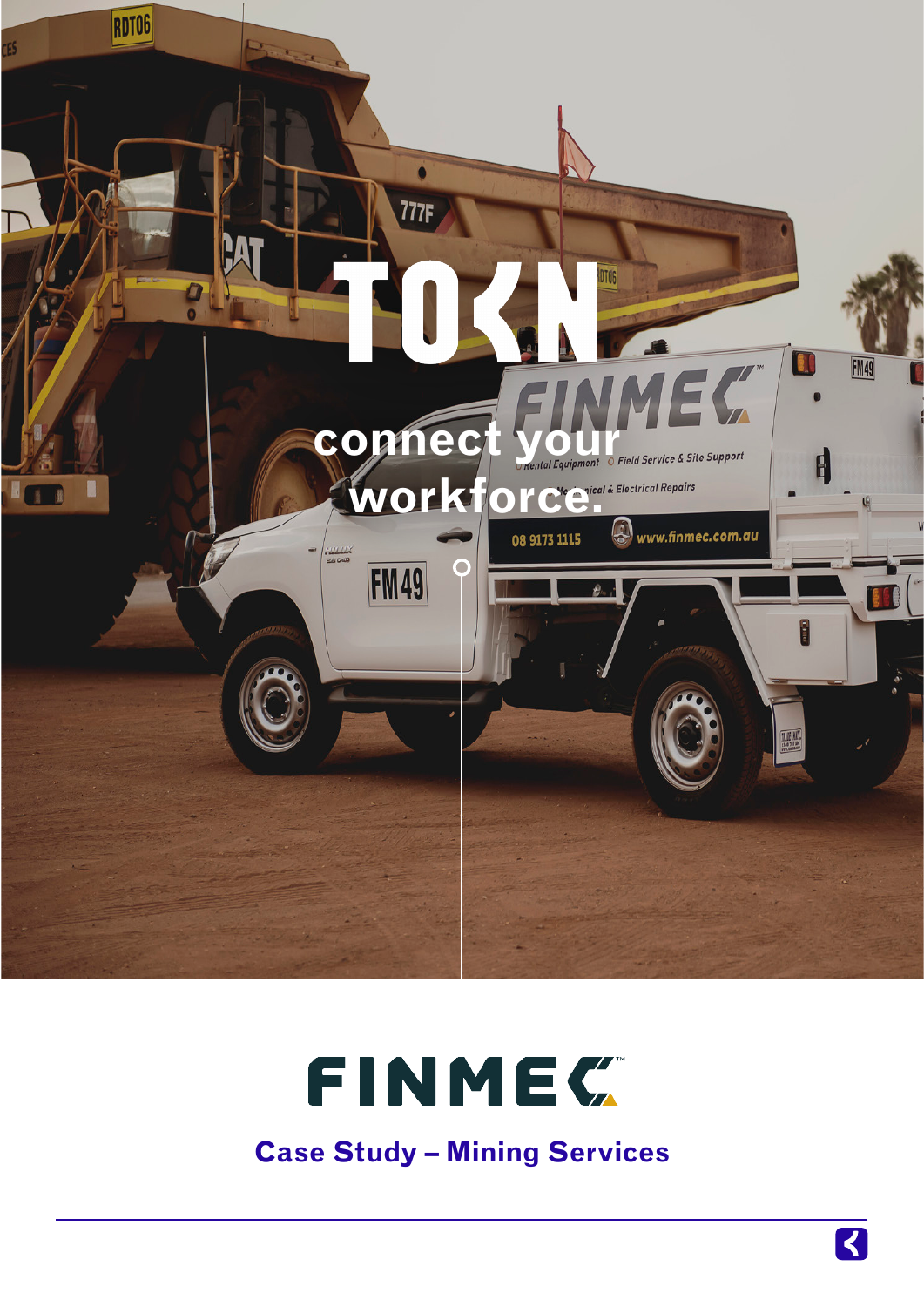## Executive summary

Finmec is a locally owned and operated company based in Port Hedland that provides quality repair, maintenance and equipment hire services for the mining, transport and civil industries in the northwest of Australia.

In 2007, Finmec consisted of one man and a ute, where today they have grown to a team of over 90. Finmec's expanding workforce is made up of qualified heavy-duty diesel mechanics, auto-electricians, boilermakers, high voltage electricians, supervisors, apprentices and trade assistants.

Finmec's dedicated team has a fleet of modern, mine-spec field service vehicles that are able to provide maintenance services on site, whenever they are required. This makes them a trusted service provider to so many companies in Western Australia - from blue chip mining giants to small owner operators.

"We engaged TOKN to help improve our mobile workforce timesheet requirements and to streamline the timesheet processes. The implementation of the TOKN timesheet app has allowed our mobile workforce to easily submit timesheets even when they are located in remote areas. The app itself is very user friendly and the TOKN team customised it to meet our specific needs. All areas of our business have benefited from the implementation, notably the HR team are now saving 8 hours each week.

The team at TOKN work so well together to provide an outstanding service. They are very responsive and work quickly to meet our needs. The initial setup and changeover went smoothly thanks to TOKN for liaising with ourselves and our other ERP provider. When we have requested specific features to be added, TOKN have done so quickly and nothing I asked for has been too much for them to work through."

Jessica Finch Business Improvements Manager, Finmec

Finmec engaged TOKN to help fulfil its requirement for digital timesheets to enhance digital capability and to better engage its mobile workforce. In addition, to drive greater compliance on the front line and accelerate efficiencies for the business.